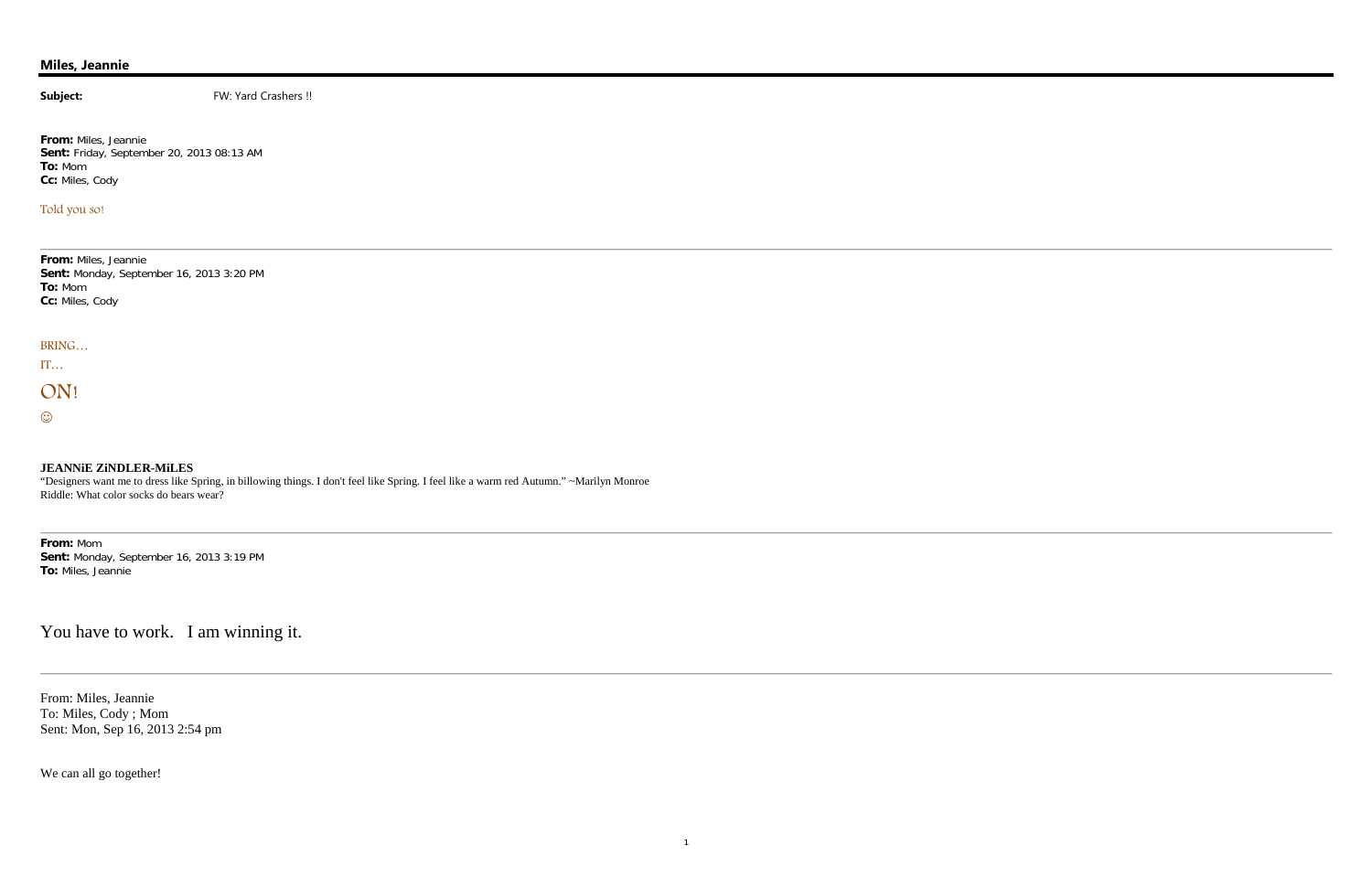#### **JEANNiE ZiNDLER-MiLES**

"Designers want me to dress like Spring, in billowing things. I don't feel like Spring. I feel like a warm red Autumn." ~Marilyn Monroe Riddle: What color socks do bears wear?

**From:** Miles, Cody **Sent:** Monday, September 16, 2013 1:50 PM **To:** Mom **Cc:** Miles, Jeannie

Have you seen our backyard hahahaha I'm embarrassed to go outside by myself, let alone with anyone else hahaha

**From:** Mom **Sent:** Monday, September 16, 2013 1:48 PM **To:** Miles, Cody

They are going to be there at 9:30 the tv said. My deck is soooo sad. Maybe that will do it.

From: Miles, Cody To: Mom Sent: Mon, Sep 16, 2013 1:42 pm

That is awesome!! Looks like we are gonna take some pictures of the backyard today and get ready hahaha

**From:** Mom **Sent:** Monday, September 16, 2013 1:35 PM **To:** Miles, Cody

I just happen to see it on TV just now.

From: Miles, Cody To: Miles, Jeannie; Mom Sent: Mon, Sep 16, 2013 1:27 pm